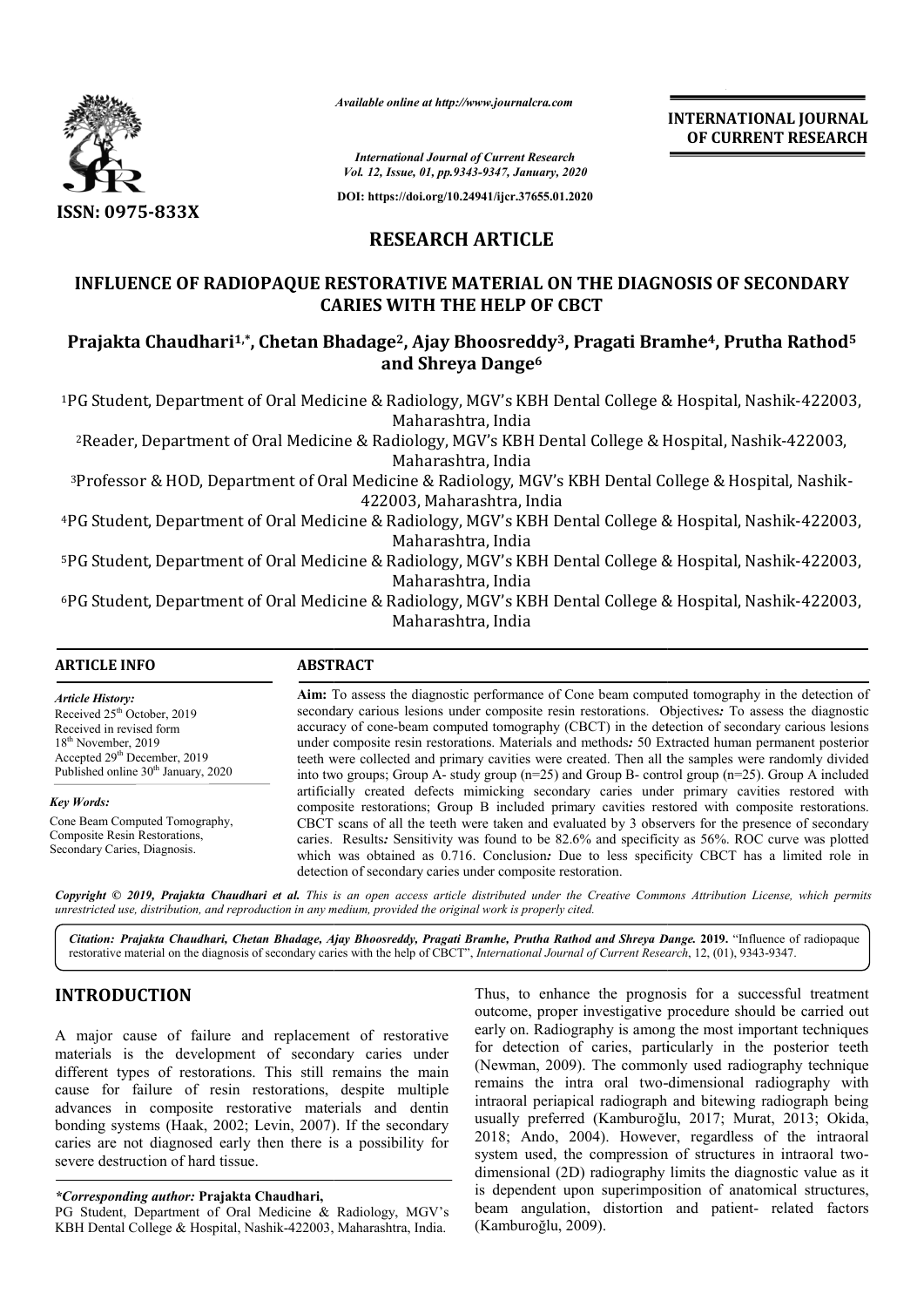This makes it difficult to diagnose and locate the exact extent of recurrent caries under different restorations Mialhe, 2009. CBCT is high-quality radiography for diagnosis and treatment planning. This imaging modality provides three-dimensional (3D) images of axial, sagittal and coronal planes with excellent submillimeter resolution (White, 2009). Many recent studies have evaluated the efficacy of CBCT for the diagnosis of caries. Some of them found that the accuracy of CBCT may be similar to that of intraoral digital radiographic images for occlusal and proximal caries detection (Kayipmaz, 2011; Qu, 2011; Senel, 2010; Tsuchida, 2007). Also, CBCT images were found to be better in comparison with intraoral techniques in other studies for secondary caries lesions under composite and amalgam restorations (Murat, 2013; Akdeniz, 2006; Kasraei, 2017). However, some authors reported that diagnostic performance of CBCT in detecting secondary caries may have an negative impact because of the presence of dental restorations (Farag, 2011; Keriş, 2017). This is due the beam hardening artifacts that is associated with CBCT. However, till date there is no justification regarding the use of this modality for caries detection. So, as there is a limited amount of literature regarding secondary caries detection by using CBCT and composite is the most widely practiced restoration, our study was carried out to assess the diagnostic accuracy of cone-beam computed tomography (CBCT) in the detection of secondary carious lesions under composite resin restorations.

#### **MATERIALS AND METHODS**

This was a prospective in-vitro study conducted in the Department of Oral Medicine and Radiology of Dental institute after obtaining the approval from the institutional ethical committee. 50 sound extracted human permanent posterior teeth were used in this study. Teeth with tissue loss and/or restorations were excluded. All the selected teeth were randomly divided into two groups; Group A- study group  $(n=25)$  and Group B- control group  $(n=25)$ . In all the teeth, Primary cavities were artificially created using straight bur and handpiece and then restored with composite restoration. All the primary cavities were restored with the same brand of composite resin material following the manufacturer's instruction and cured using curing light of Woodpecker brand. In Group A, before the composite restoration, secondary caries were created artificially. This was done by preparing random ditch on the pulpal floor of the primary cavity using a round bur of 1 mm diameter and filling it with modelling wax. All the extracted teeth in Group A and Group B were colour coded for identification before mouting on arch form made by modelling wax sheet. CBCT scan was taken using SIRONA ORTHOPHOS XG 3D machine with FOV 5x5 cm, tube voltage and tube current of 60-90 kV and 3-16mA respectively. Three Oral and maxillofacial Radiologist, having approximately same experience in interpretation, who were blinding to the colour coding and groups were asked to evaluate each tooth in the scan for the presence or absence of the Secondary caries under restoration.

**Statistical analysis:** Data was analysed using statistical package for Social Science (SPSS) version 21, IBM inc. Descriptive data was reported for each variable. Descriptive statistics such as mean and standard deviation for continous variables and frequency along with percentages of categorical variables were calculated. For the calculation of sensitivity, specificity, positive predictive value (PPV) and negative predictive value (NPV) were calculated using standard

formulae. Chi square test was used determining the diagnostic accuracy of all three observers.

#### **RESULTS**

When overall comparison was made for two groups by the three observers, statistical significant difference was observed as p value 0.0001 and sensitivity was found to be 82.6% and specificity as 40.8%. Receiver operating curve (ROC) was plotted to illustrate the diagnostic ability or to distinguish between two groups i.e. study and the control group. Overall ROC for all the three observers was obtained as 0.716

#### **DISCUSSION**

The aim of the study was to assess the diagnostic performance of CBCT in the detection of secondary carious lesions under composite resin restoration. Diagnostic accuracy for detection of the presence or absence of the carious lesion using CBCT was carried out. One mm diameter round bur was used to create an artificial secondary caries under the composite restoration. This was in accordance with the studies given by Murat *et al*<sup>5</sup>, Nair *et al.* (2001) and Karis *et al.* (2017). the use of larger bur was avoided as they were ineffective in simulation of the carious lesion. In group A, we created random artificial holes on the pulpal before the composite restoration. This was in consistence with the study given by Karis *et al*. (2017) However, a few studies standardized the position of artificial caries lesions (Murat *et al*., 2013; Charuakkra, 2011). Random location of these carious lesions was done to simulate the realistic clinical situation. The small voxel size and FOV were selected for the scans as the reduced field size has been reported to increase the image quality and the spatial resolution (Tohnak, 2011). As x-ray beam passes through an object, low energy photons from the x-ray beam become more likely to be absorbed than high energy photons and this is called as beam hardening. Metal objects like amalgam restorations lead to artifacts in CBCT images related to beam hardening because absorption of x-ray beam is greater for metal objects than human tissues. This is when the cupping, as well as streaking artifacts may occur. Cupping artifacts are seen as distortion around the metallic objects and streaking artifacts are seen as dark and bright bands between two objects with high density (Jaju, 2013). The low attenuation values of the composite resin restoration have suggested them to be more useful for improving the diagnostic accuracy of CBCT (Keriş *et al*., 2017; Nabha, 2014). However, recent studies have shown that there is no difference in detection of secondary caries under composite filling or amalgam with CBCT (Murat, 2013; Charuakkra, 2011). Thus, it can be stated that the clinical performance of CBCT in the detection of secondary caries under composite resin fillings still remains unclear. In the present study three oral and maxillofacial radiologists evaluated the teeth for the presence of absence of the secondary caries under composite restoration. Sensitivity is defined as the ability to detect those with disease correctly that is true positive rate where as specificity is the ability to detect those without disease that is true negative rate. The overall sensitivity and the specificity of all the observers was 82.6% and 56% respectively. The areas under the ROC curves (Az values) were found to be 0.716. The ROC value of less than 0.60 indicates that CBCT may not be an ideal modality for the detection of caries under restoration<sup>4</sup>. Similar to our study, the Az curve found in the study given by Karis *et al*. (2017) for the similar sample showed between 0.813 and 0.875.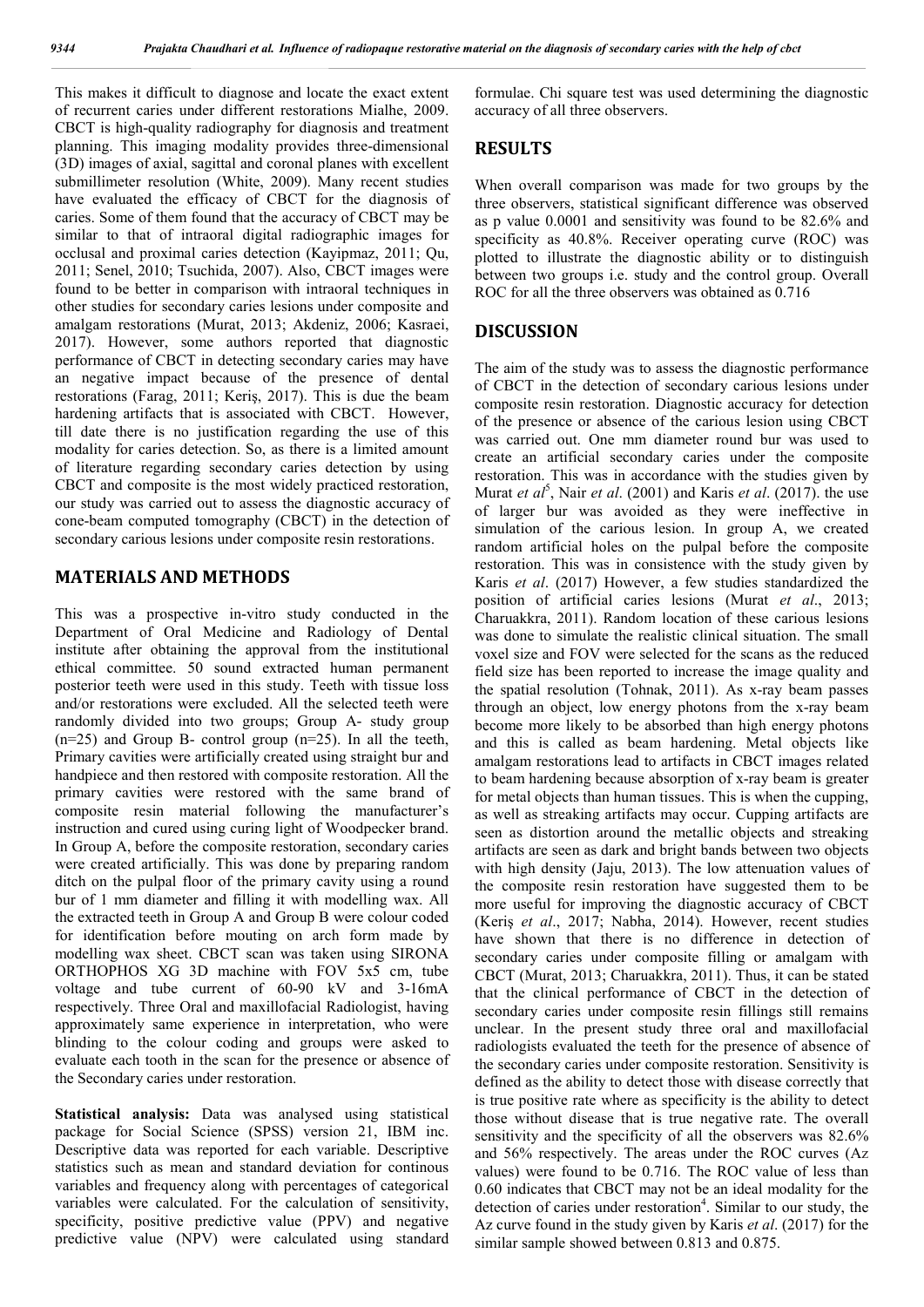

**Fig 1a. Group A (study group) Fig1b. Group B (Control group)**





**Fig. 2c. False positive Fig 2d. False negative**





**Fig2a. True positive Fig2b. True negative** 



#### **Table 1. Overall diagnostic accuracy**

| OVERALL     |         |               | Caries |         | Total    |
|-------------|---------|---------------|--------|---------|----------|
|             |         |               | Absent | Present |          |
| Groups      | Group A | N             | 13     | 62      | 75       |
|             |         | $\frac{0}{0}$ | 17.3%  | 82.7%   | 100.0%   |
|             | Group B | N             | 42     | 33      | 75       |
|             |         | $\%$          | 56.0%  | 44.0%   | 100.0%   |
| Total       |         | N             | 55     | 95      | 150      |
|             |         | $\frac{0}{0}$ | 36.7%  | 63.3%   | 100.0%   |
| P value     |         |               |        |         | < 0.0001 |
| Sensitivity |         |               |        |         | 82.6%    |
| Specificity |         |               |        |         | 56%      |
| <b>PPV</b>  |         |               |        |         | 26 %     |
| <b>NPV</b>  |         |               |        |         | 76.36%   |
| ROC         |         |               |        |         | 0.716    |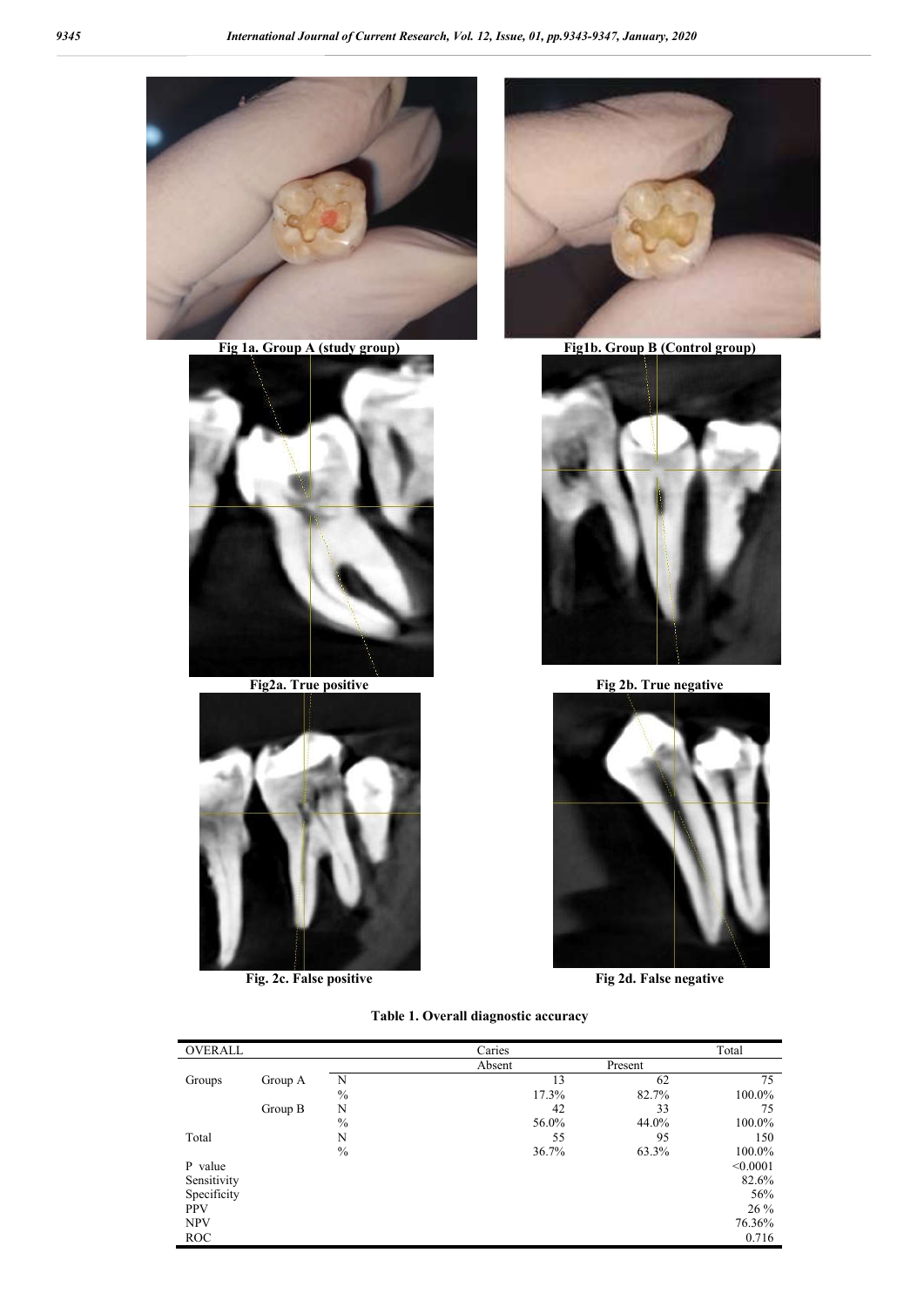

**Graph 1. Diagnostic accuracy among different observers**



**Graph 2. ROC values among different observers**

The fact that there was reduced specificity might be associated with the increased false positive results due to the increased intensity of the artifacts. Thus, in our present study, composite resin restoration has seen to cause marked beam hardening artifacts and made the detection of secondary caries under the restoration difficult. This is in consistent with the study given by Karis *et al*. (2017) and inconsistent with the study given by Nabha *et al*. (2014) that claim the improvement of diagnostic accuracy with that of composite resin. In the present study, the accuracy of CBCT for determination of secondary caries under composite resin restoration is found to be questionable. Kamburoglu *et al*. (2017) in the year 2017 tried nine different setting in terms of tube voltage and tube current in CBCT machine for the detection of secondary caries under amalgam restoration however no statistically significant difference was obtained. Also, recent studies have shown the use of beam hardening correction software, anti scatter grids, scatter correction algorithm and wedge or bowtie filters effective in reduction of metal artifacts (Jaju, 2013; Fakhar, 2018; Barrett, 2004; Graham, 2007; Neitzel, 1992). This can benefit and improve in diagnostic accuracy of detection of the secondary caries under restoration.

#### **Conclusion**

Within the scope of our study, it was found that CBCT can be a useful modality for the identification of the secondary caries under restoration. However, as the caries excavation is a irreversible treatment modality, other softwares for artifact reduction will be useful for the improvement of specificity associated with cone beam computed tomography.

#### **REFERENCES**

- Akdeniz BG., Grondahl HG., Magnusson B. 2006. Accuracy of proximal caries depth measurements: Comparison between limited cone beam computed tomography, storage phosphor and film radiography. *Caries Res*., 40(3):202-7.
- Ando M., González-Cabezas C., Isaacs RL., Eckert GJ., Stookey GK. 2004. Evaluation of several techniques for the detection of secondary caries adjacent to amalgam restorations. *Caries Res.,* 38:350-6.
- Barrett JF., Keat N. 2004. Artifacts in CT: Recognition and avoidance. *Radiographics*. 24:1679–91
- Charuakkra A., Prapayasatok S., Janhom A., Pongsiriwet S., Verochana K., Mahasantipiya P. 2011. Diagnostic performance of cone-beam computed tomography on detection of mechanically-created artificial secondary caries. *Imaging Sci Dent.,* 41(4):143-50.
- Fakhar H., Emami R., Molaudi K., Mosavat F. 2018. *Dent Res J.,* 15(2):89–94
- Farag S AM. 2011. Detection of in vitro secondary caries adjacent to restorations using cone-beam computed tomography. *Egypt Dent J*., 57:907-19.
- Graham SA., Moseley DJ., Siewerdsen JH., Jaffray DA. 2007. Compensators for dose and scatter management in conebeam computed tomography. *Med Phys.,* 34:2691–703
- Haak R, Wicht MJ, Hellmich M, Noack MJ. 2002. Detection of marginal defects of composite restorations with conventional and digital radiographs. *Eur J Oral Sci.,* 110:282-6.
- Jaju P., Jain M., Singh A. 2013. Gupta A. Artefacts in cone beam CT. *Open J Stomatol*., 3:292-7.
- Kamburoğlu K., Ilker Cebeci AR., Gröndahl HG. 2009. Effectiveness of limited cone-beam computed tomography in the detection of horizontal root fracture. Dent Traumatol., 25: 256-61.
- Kamburoğlu K., Sönmez G., Berktaş ZS., Kurt H., Özen D. 2017. Effects of various cone-beam computed tomography settings on the detection of recurrent caries under restorations in extracted primary teeth.109–15.
- Kasraei S., Shokri A., Poorolajal J., Khajeh S. 2017. Comparison of Cone-Beam Computed Tomography and Intraoral Radiography in Detection of Recurrent Caries under Composite Restorations., 28:85–91.
- Kayipmaz S., Sezgin OS., Saricaoglu ST., Can G. 2011. An in vitro comparison of diagnostic abilities of conventional radiography, storage phosphor, and cone beam computed tomography to determine occlusal and approximal caries. *Eur J Radiol*., 80(2):478-82.
- Keriş E., Demirel O., Ozdede M., Altunkaynak B., Peker I. 2017. Diagnostic accuracy of cone-beam computed tomography in detecting secondary caries under composite fillings : An in vitro.51(1):22–7.
- Levin L., Coval M., Geiger SB. 2007. Cross-sectional radiographic survey of amalgam and resin-based composite posterior restorations. *Quintessence Int.,*38:511-4.
- Mialhe FL., Pereira AC., Meneghim Mde C., Ambrosano GM., Pardi V. 2009. The relative diagnostic yields of clinical, FOTI and radiographic examinations for the detection of approximal caries in youngsters. *Indian J Dent Res.,* 20: 136-40.
- Murat S., Kamburoglu K., Isayev A., Krsun S., Yuksel S. 2013. Visibility of Artificial Buccal Recurrent Caries Under Restorations Using Different Radiographic Techniques., 38(2):197–207.